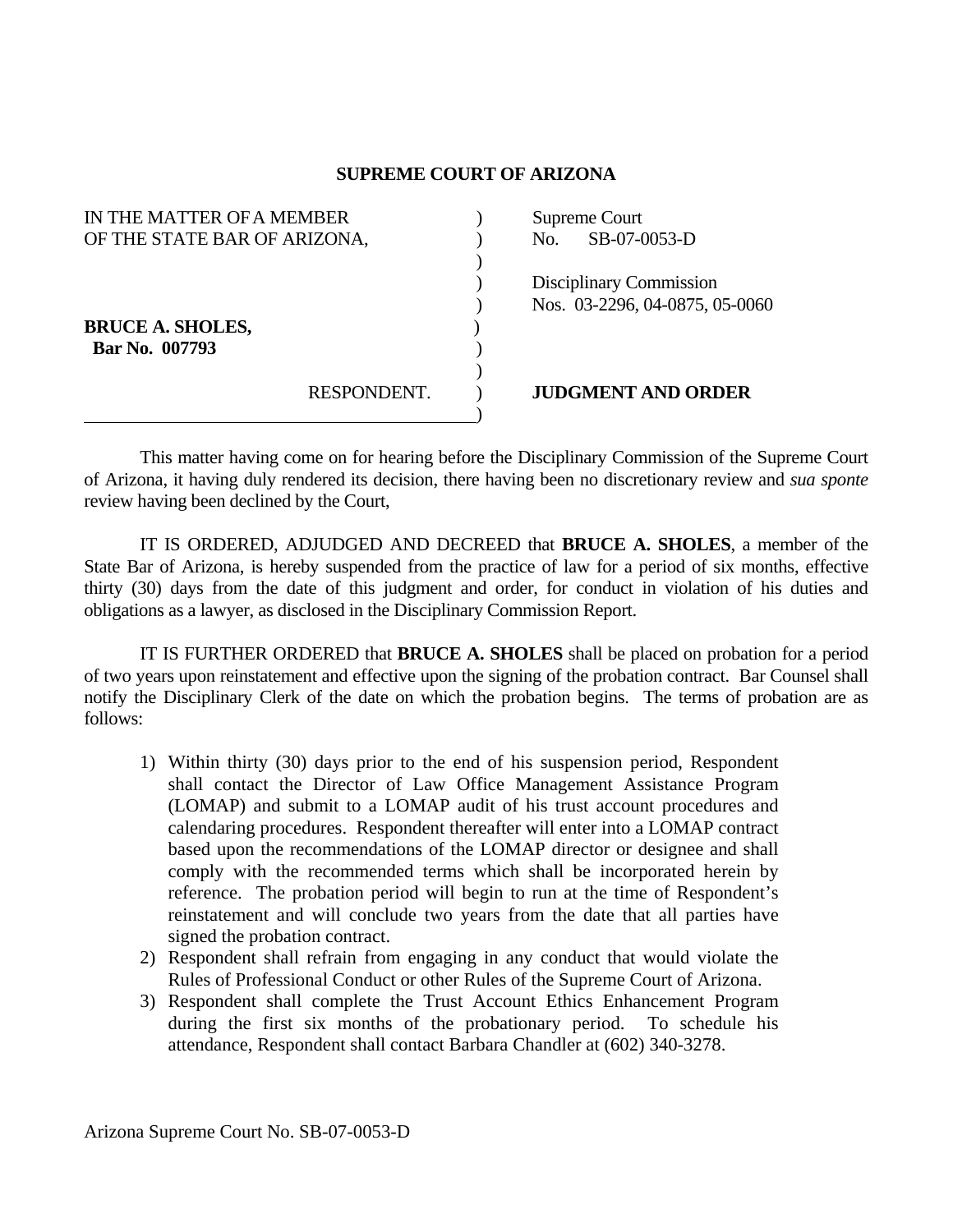Page 2 of 3

- 4) Respondent shall pay the costs incurred in these disciplinary proceedings including costs incurred by the State Bar of Arizona, Disciplinary Clerk and Supreme Court of Arizona, the assessment by LOMAP, and applicable monitoring costs of probation.
- 5) In the event that Respondent fails to comply with any of the foregoing conditions, and the State Bar receives information to that effect, bar counsel shall file with the Hearing Officer a Notice of Non-Compliance, pursuant to Rule 60(a)5, Ariz. R. Sup. Ct. The Hearing Officer shall conduct a hearing within thirty days after receipt of said notice, to determine whether the terms of probation have been violated and if an additional sanction should be imposed. In the event there is an allegation that any of these terms have been violated, the burden of proof shall be on the State Bar of Arizona to prove non-compliance by clear and convincing evidence.

 IT IS FURTHER ORDERED that **BRUCE A SHOLES** shall pay restitution in the following amounts to the following individuals:

| Miranda Gallaway   | \$221.20   |
|--------------------|------------|
| Richard K. Dewerth | \$6,180.24 |
|                    | \$6,401.44 |

 IT IS FURTHER ORDERED that Respondent shall comply with all the provisions of Rule 72, Rules of the Supreme Court of Arizona, including, but not limited to, Rule 72(a), which requires that Respondent notify all of his clients, within ten (10) days from the date hereof, of his inability to represent them and that he should promptly inform this Court of his compliance with this Order as provided in Rule 72(e).

 IT IS FURTHER ORDERED that Respondent shall comply with all rule provisions regarding reinstatement proceedings.

 IT IS FURTHER ORDERED that pursuant to Rule 60(b), the State Bar of Arizona is granted judgment against **BRUCE A SHOLES** for costs and expenses of these proceedings in the amount of \$2,638.90, together with interest at the legal rate from the date of this judgment.

DATED this day of , 2007.

 RACHELLE M. RESNICK Clerk of the Court

Arizona Supreme Court No. SB-07-0053-D